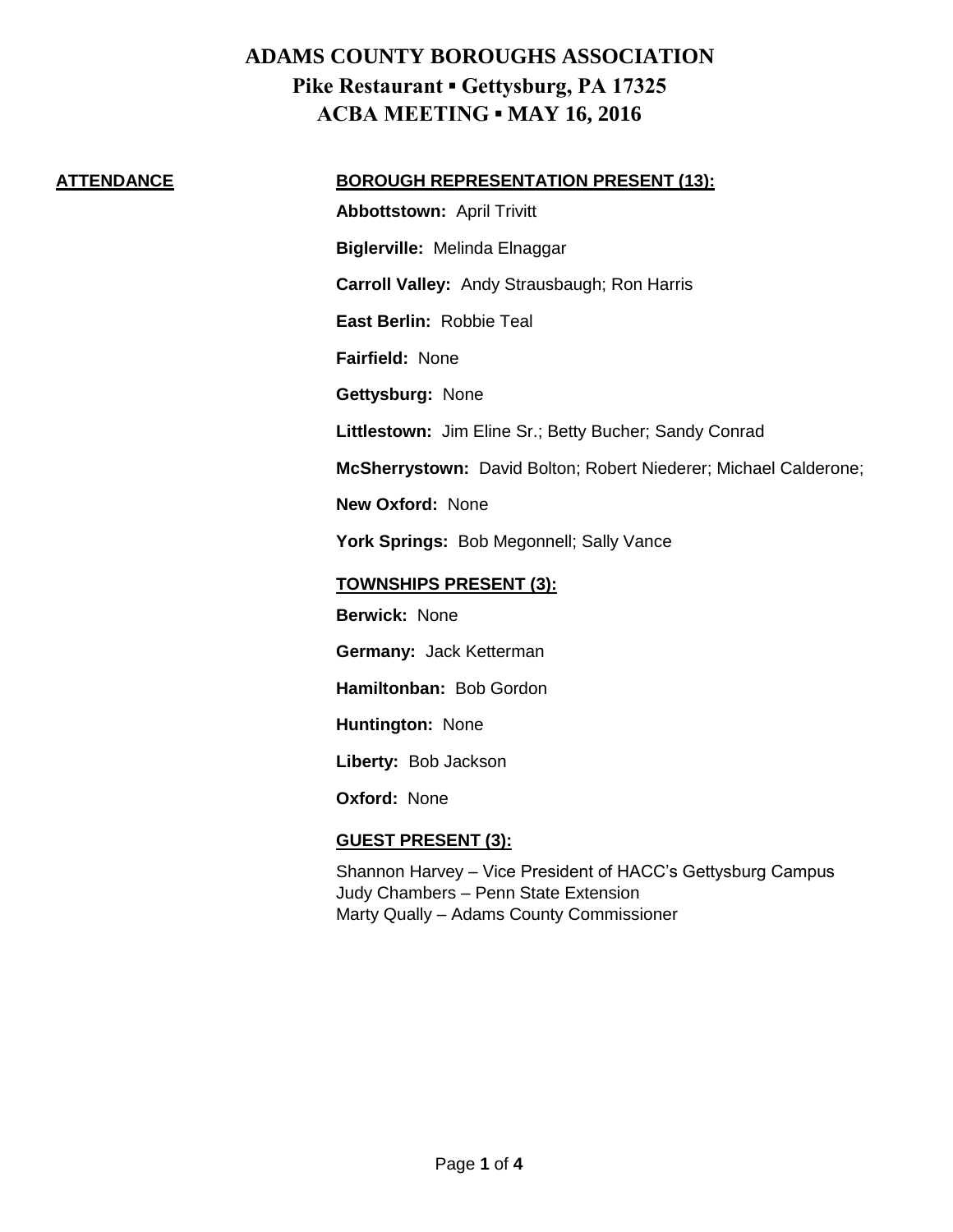| <b>CALL TO ORDER</b>                         | The Adams County Boroughs Association met in session and the meeting<br>was called to order at 6:15 p.m. by Ron Harris and the Pledge of<br>Allegiance was recited. |
|----------------------------------------------|---------------------------------------------------------------------------------------------------------------------------------------------------------------------|
| <b>ROUND TABLE</b>                           | Introductions were made by all in attendance.                                                                                                                       |
| <b>MINUTES</b>                               | A motion was made by Dave Bolton and seconded by April Trivitt to<br>approve the minutes from the January 18, 2016 as written. Motion<br>adopted.                   |
| <b>FINANCIAL REPORT</b>                      |                                                                                                                                                                     |
| <b>TREASURER:</b><br><b>ANDY STRAUSBAUGH</b> | Treasurer, Andy Strausbaugh reported the following:                                                                                                                 |
|                                              | Balance as of January 18, 2016\$2,362.75                                                                                                                            |
|                                              |                                                                                                                                                                     |
|                                              |                                                                                                                                                                     |
|                                              |                                                                                                                                                                     |
|                                              |                                                                                                                                                                     |
|                                              | Balance as of December 31, 2015\$2,942.75                                                                                                                           |
|                                              | A motion was made by Dave Bolton and seconded by Jim Eline, Sr.                                                                                                     |

**to accept the Treasurers Report as read by Andy Strausbaugh. Motion adopted.**

## **ACBA LEGISLATIVE COMMITTEE REPORT**

## **PSAB COMMITTEES: DAVID BOLTON**

| <b>MEDICINAL CANNABIS RESOLUTION</b> | Congressional leaders were curious as to who was responsible for<br>pushing the Medicinal Cannabis and Industrial Hemp Resolutions and<br>complaining about the negative blow-block for blocking the bills. Due to<br>the support of these two resolutions there has been no opposition seen<br>thus far and they are moving through with unanimous votes.                                                                                     |
|--------------------------------------|------------------------------------------------------------------------------------------------------------------------------------------------------------------------------------------------------------------------------------------------------------------------------------------------------------------------------------------------------------------------------------------------------------------------------------------------|
| <b>MUNICIPAL PENSION &amp; LABOR</b> | The focus on pension reform has been on the plan structure and benefits<br>for police and paid firefighters. PSAB has been working with Governor<br>Wolf's Task Force on this subject. PSAB is opposed to any plan that<br>would mandate local government pension plans to be consolidated into a<br>state administered plan. The push for sensible Act 111 Collective<br>Bargaining for Police & Firefighter reform, such as Senate Bill 211. |
| <b>STORMWATER FEE</b>                | House bill 1394 that is being introduced will amend the Borough Code to<br>allow stormwater fees. This fee should exist for boroughs that do not wish<br>to create an authority. This bill will help alleviate the burden on general<br>funds and the responsibility of this mandate will be spread to all property                                                                                                                            |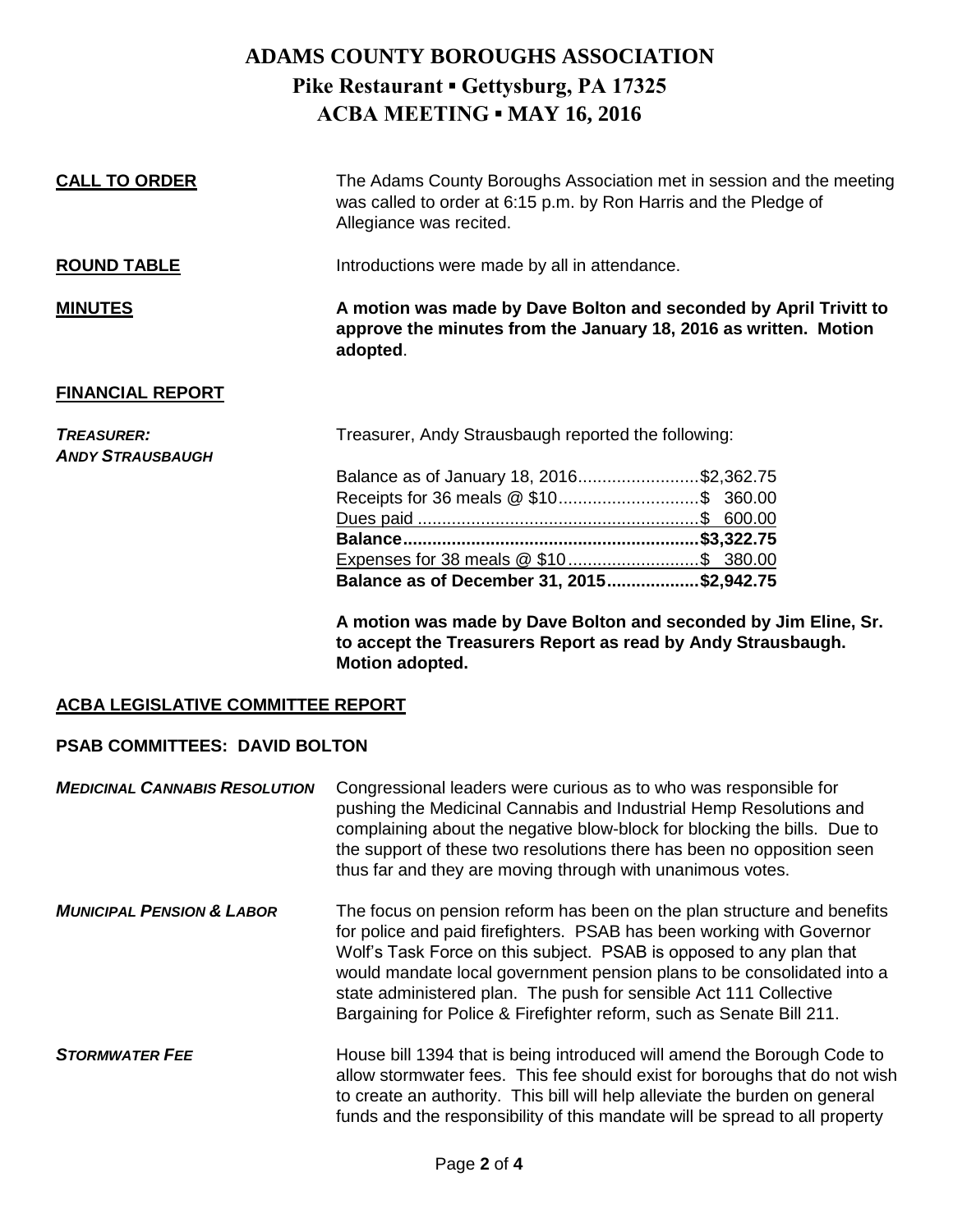owners. This bill did pass the House in December with a vote of 152-45 and with amendments is for consideration as of May  $10<sup>th</sup>$  by the Senate Local Government Committee.

*RIGHT-TO-KNOW LAW REFORM* Senate Bill 411 is being supported by PSAB. This bill will make some much needed updates to the seven-year-old Right-to-Know Law. The bill passed the Senate last year and is now in the House State Government Committee.

**RECESS A 40 minute recess was taken for dinner.** 

## **GUEST SPEAKER(S)**

**SHANNON HARVEY** Shannon Harvey along with being the VP of HACC's Gettysburg Campus *VICE-PRESIDENT OF HACC'S* is also a member of the College's senior leadership team. Her *GETTYSBURG CAMPUS* responsibilities include setting strategic direction for the Gettysburg Campus as well as overseeing all operational and programmatic activities of the campus.

> Shannon is also a member of the boards of Wellspan Gettysburg Hospital, Rotary Club of Gettysburg, Hanover Area Chamber of Commerce and St. Francis Religious Education. In addition, she also serves as a member of the Adams County Business Education Partnership, and Delta Kappa Gamma.

> Shannon discussed the impact on business community. Within an analysis year, HACC Gettysburg and its students added \$23.5 Million in income to the Gettsyburg area economy. This is equals about 0.3% of the Gross Regional Product. The breakdown of this economic impact is as follows:

- *Operations and spending impact* Gettysburg HACC in the 2013- 2014 employed 187 full-time and part-time employees. \$9 Million dollars went to payroll and much was spent in the Gettysburg area to purchase groceries, clothing, and other household goods. Another \$4.4 Million went to support day-to-day operations. During the analysis year the net impact of payroll and expenses in the Gettysburg area was approximately \$9.5 Million in added income.
- *Impact of student spending* The percentage of students attending HACC Gettysburg that originate from outside the region is about 33%. There was an economic impact in relations to groceries, transportation, rent, and so on at regional businesses for Gettysburg as some of these students relocated to the Gettysburg area. This added approximately \$829.1 Thousand in income to the economy.
- *Alumni impact* HACC Gettysburg students have either entered or re-entered the workforce with newly-acquired skills. Thousands of